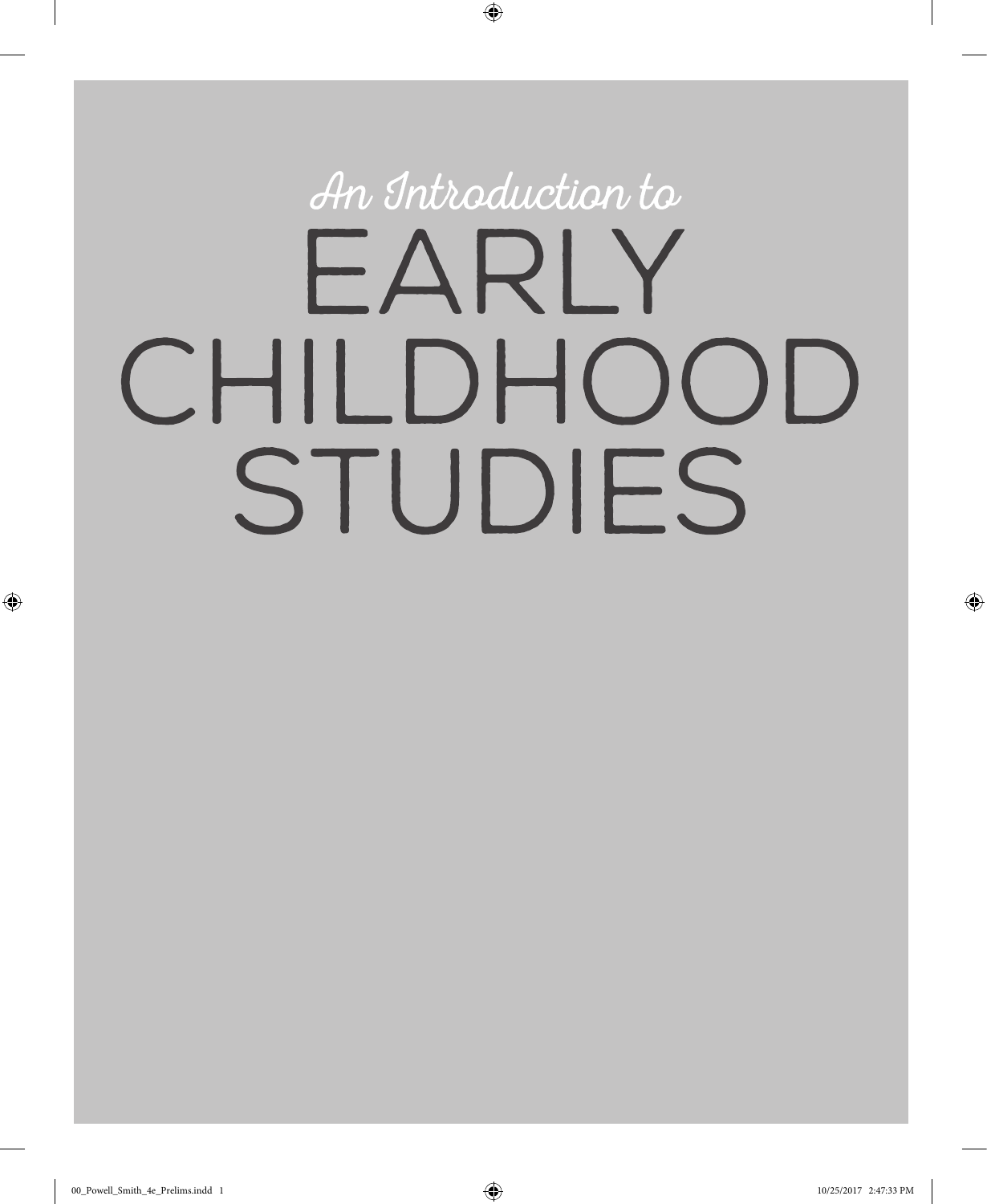

# CHILDHOOD IN DIFFERENT **CULTURES**

 $\bigoplus$ 

# Joanne Westwood

# **CONTENTS**

 $\bigoplus$ 

| Introduction                                           | 10 |
|--------------------------------------------------------|----|
| Globalisation                                          | 10 |
| Culture, ethnocentrism and cultural relativism         | 11 |
| Childhood and child rearing in cross-cultural contexts | 13 |
| The loss of childhood: work and migration              | 15 |
| UNCRC and children's rights                            | 16 |
| Conclusion                                             | 17 |

 $\bigoplus$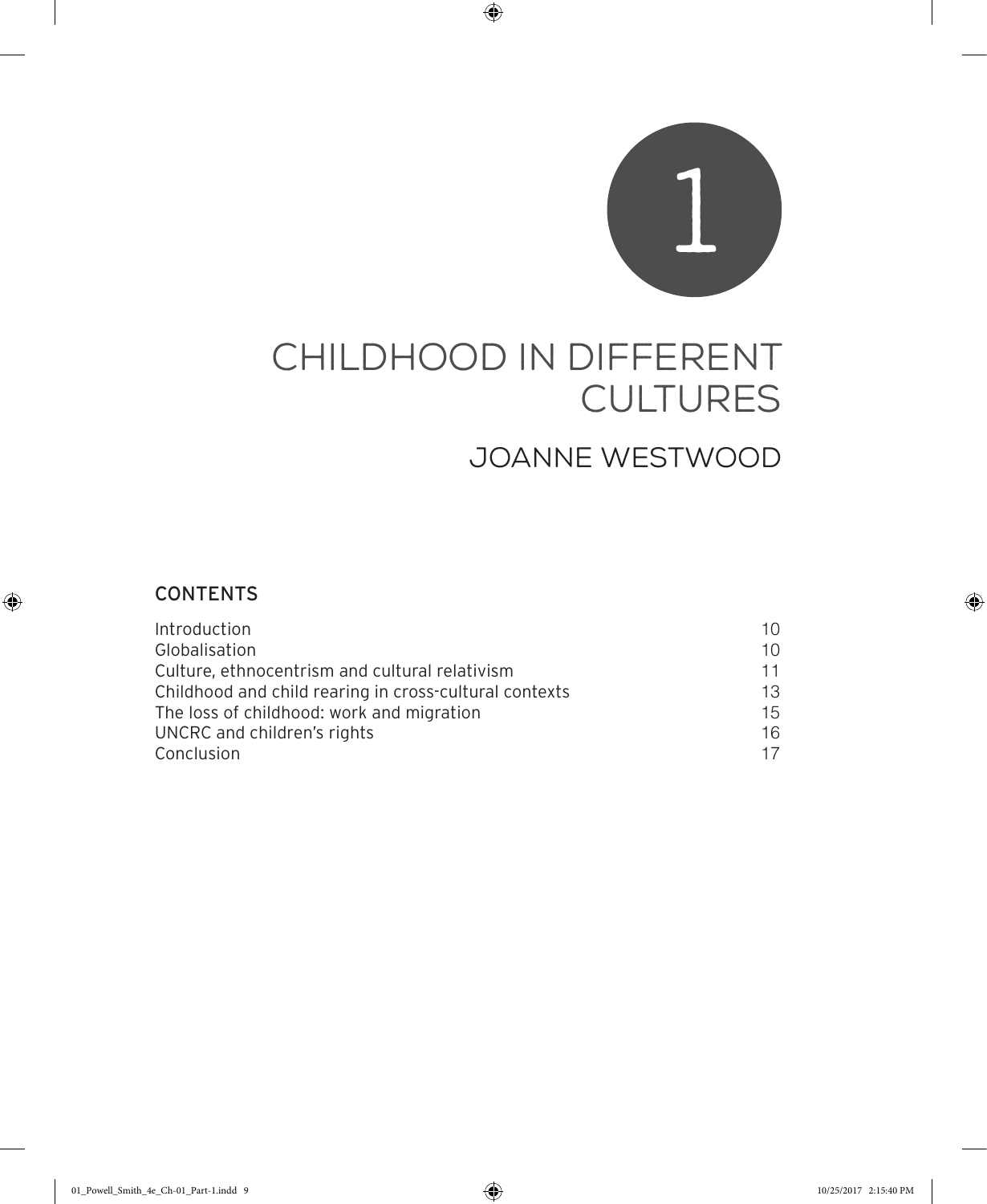⊕

## INTRODUCTION

The perception of childhood as a period of dependence and innocence has a long history. Being strongly associated with the **Romantic Movement** of eighteenth-century Europe it resonates with more recent Western theories of child development, ideas about child rearing and policies relating to the care and education of children. The advent of a **global society**, however, demands that we examine and reflect on our own belief systems and those which inform our individual and institutional practices with children. This chapter begins with a discussion of globalisation and culture (see also Chapter 4) and then sets out reasons why a cross-cultural understanding of childhood, children and child rearing is a prerequisite for any form of intervention in children's lives. Understanding the importance of culture can challenge our own preconceived ideas about childhood in a global context and help us to determine what we expect from children and their place and rights in society.

#### GLOBALISATION

Globalisation is the extension of relationships and patterns of social practice and meaning across the world space; what happens in one part of the world has an impact somewhere else (Ritzer, 2008). Globalisation is a layered and uneven process which connects the local to the global (James, 2006) and in doing so brings a range of concerns and issues to the local context. The process of globalisation shifts societies and individuals closer together through the mediums of technology, transport and communication, moves both resources and people and is tied to consumption. Global products and brands and the (re)location of Western business interests to the developing world are all the outcome of globalisation, and the mechanics of globalisation mean that Western business and financial interests drive forward trade and exchange, arguably at the expense of the interests and benefits of local economies. The impact of globalisation is felt by non-developed and non-industrialised countries and it is maintained that power is retained by Western countries (Ritzer, 2008), although critics suggest that this perspective unhelpfully renders consumers as passive and powerless (Buckingham, 2007).

While there are clear benefits of globalisation, particularly in relation to communication and speed, there are disadvantages: specifically the 'hegemonisation' which occurs when one world view or one product/brand dominates. The US burger chain McDonald's provides a good example of **hegemony** at work in a global market. For example, McDonald's opened stores in China which had a big impact on the ways that families spend their disposable income. Marketing was child-oriented in the early days and China's 'Little Emperors' (a result of the socalled **One-Child Policy**) began to make demands of their parents in hitherto unseen ways. This changed traditional family dynamics and hierarchies and McDonald's not only brought a form of hegemony and change in dietary intakes but also cultural change that was more akin to family life in the USA than traditional Chinese families (Guo, 2000). Buckingham (2007: 44) suggests that: 'rather than relying simply on physical occupation, the US is now seen to sustain its hegemony through a process of ideological and cultural domination'.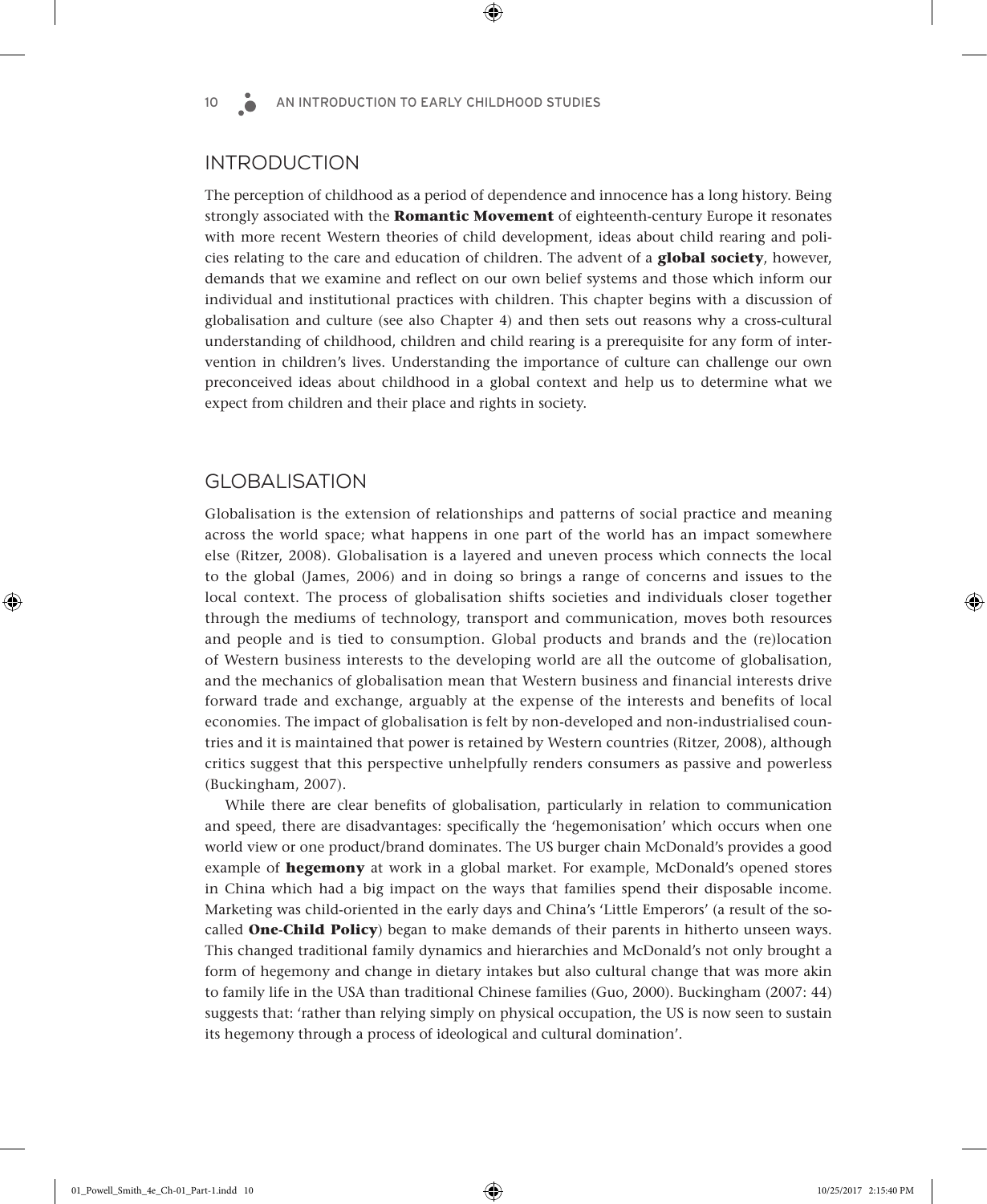As we can see, hegemony in a global context is not restricted to commodities but also extends to beliefs and ideas about social and cultural practices. There is thus potential for conflict in relation to childhood and ideologies and theories of child development and practice, where dominant views emanating from Western traditions and beliefs stifle local, traditional and culturally specific practices.

⊕

# CULTURE, ETHNOCENTRISM AND CULTURAL RELATIVISM

Cultural theory suggests that a universal human culture is shared by all societies and that social practices support societies' structures (i.e. families, faiths) and fulfil individual needs. How then is culture defined?

Culture (see also Chapters 4 and 10) is how individuals understand who they are and how people give their lives meaning. Culture defines social groups – that is, the cultural group people belong to (macro culture). Culture is also understood as a set of practices, beliefs, plans and rules which a social group agree upon and which mark them out as unique. Culture gives groups a sense of identity and belonging and pride; it is learned, can be taught and acquired by members of the group (Rai and Pannar, 2010). Children acquire culture through exposure to, and observation and adoption of, behaviours and activities, as well as participation with their community and individuals, and by verbal and non-verbal communication.

Culture provides security and familiarity, is transmitted from one generation to another and is therefore dynamic: one generation may add or develop aspects and ideas about the world depending upon the context. Culture is patterned, uses symbols to convey meaning and continues over time, it is innovative and creative and can change in response to wider influences and societal demands (Rai and Pannar, 2010). For example, the provision of day care for preschool children became the norm in the UK when the labour market required women to enter the workforce. The culture of child rearing practice being carried out largely by women in the home during the post-war period changed as the economic and political pressures were focused on female employment. This was not a straightforward process, as the development of day care for pre-school children was ideologically and politically opposed (Lewis, 2012) but by the start of the twenty-first century a childcare industry was fully established to provide a range of day care options for families, reflecting a significant cultural shift (see Chapter 11).

Cultures and cultural practices are studied by anthropologists; for example, Mary Douglas (1966, reissued 2006) studied the rituals and cultural practices and behaviours we know as taboos of the Lele tribe in Africa. Douglas argued that rather than being bizarre and primitive, beliefs about taboos, particularly those related to personal hygiene and the protection of females, developed to protect vulnerable members of the social group and to assure its future. Hendry (2008) explores cultures, traditions and their meaning and symbolism more widely drawing on anthropological research in Mexico, Japan and Morocco. Initiation rites, for example, vary widely but exist across many societies to signify a stage of development in childhood or in the transition towards adulthood. In some traditions these rites are gruelling physical tests or mutilations but they provide continuity and familiarity to the social group, tribe or clan.

⊕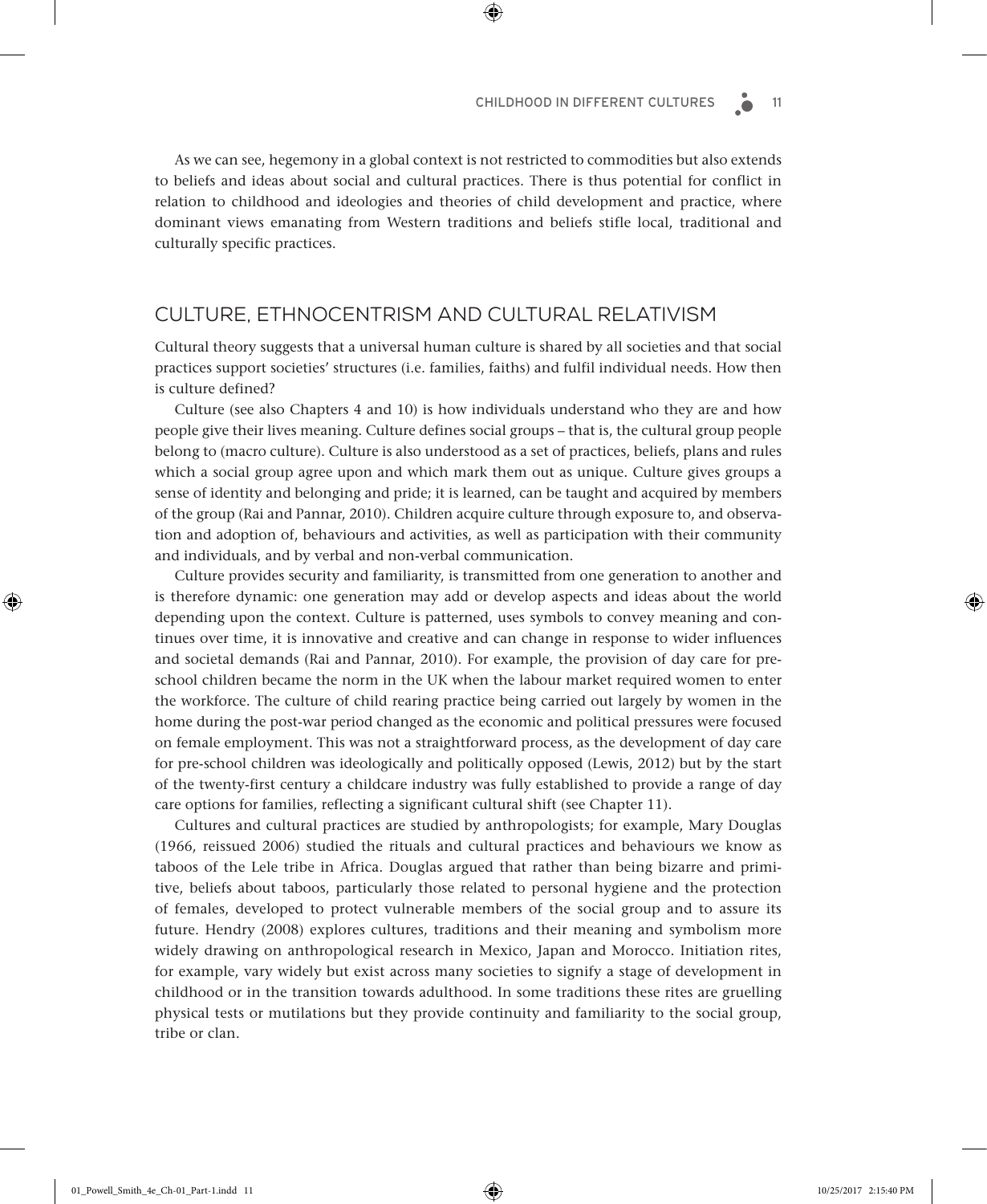It is not always easy for a 'newcomer' to learn the rules of the group; consider the example of a child in the UK who has been looked after at home before entering a reception class. In education settings children may, for example, have to learn that in whole class activities they need to signal their desire to speak and then wait to be asked or that they need permission to visit the toilet.

⊕

'Ethnocentrism' and 'cultural relativism' are concepts which also require definition if we are to understand how culture and cultural practices are both defended and criticised.

#### WHAT IS FTHNOCENTRISM?

**Ethnocentrism** is the belief that one's own culture and way of behaving is the correct way; all others are judged by this standard. Ethnocentrism generally legitimates a Western 'gaze' or interpretation of a problem or issue – concealing and, in doing so, preventing the articulation of indigenous responses. An example might be where there are concerns about HIV orphans in sub-Saharan Africa; whereas the local community may assert that the care of orphans lies with the extended family and kinship network, Western responses may include the development of institutionalised care. In cultures where extended family members (aunties, uncles, grandparents) traditionally provide care for children this ethnocentric response is deeply flawed as it disrupts customs and practices which have long ensured cultural and community continuity.

Issues related to working children also challenge our cultural perspectives about childhood and what is deemed acceptable and appropriate. Children who work transgress the boundaries and notions of childhood; indeed, the issue of child work/labour has been a longstanding point of conflict and tension in the West with international agencies and institutions at the forefront of the activity to remove children from the workplace. However, while there are good reasons to prevent exploitative child labour there are some benefits for children and their families and communities particularly in the case of poverty where children feel pride at being able to make a contribution to their family or when their work pays for their education.

#### WHAT IS CULTURAL RELATIVISM?

James and James (2012: 35) define cultural relativism as:

The recognition that societies differ in their cultural attitudes towards social phenomena and therefore no universal criteria can be applied to compare one cultural view with another. Culture can therefore only be judged through reference to their own standards.

They provide an example of the age of marriage which varies across Europe, with a fairly standard age of 16. In the Indian sub-continent it is not unusual for girls to be married at 12. In the Western context this may be seen as abusive and exploitative and campaigners suggest that early marriage leads to earlier child birth which impacts on the health of females. However, the cultural practices of early and arranged marriage have been practised as a means to bring families and kinship groups closer together and ensure the continuance of the tribe, clan or group.

01\_Powell\_Smith\_4e\_Ch-01\_Part-1.indd 12 10/25/2017 2:15:40 PM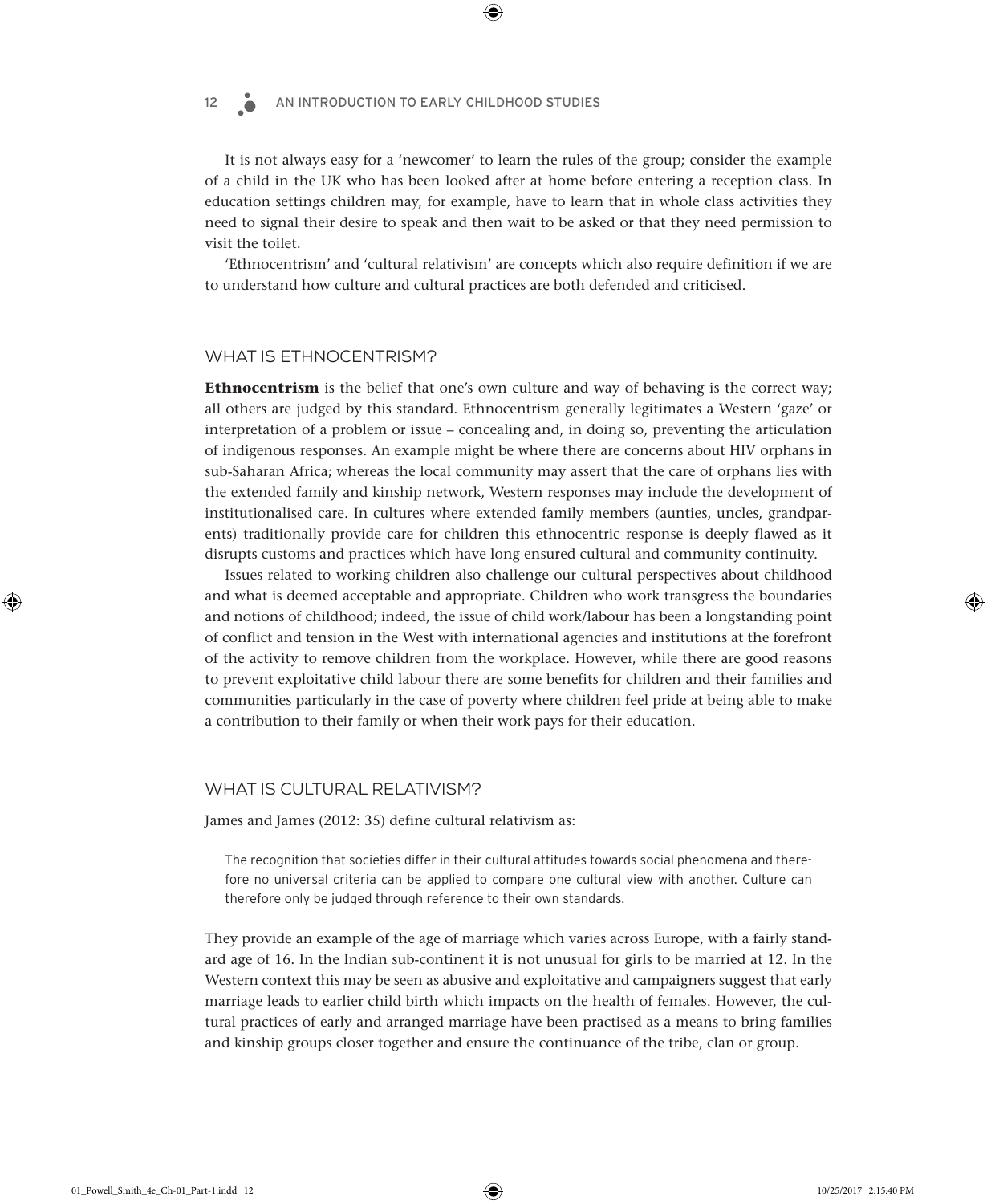#### CHILDHOOD IN DIFFERENT CULTURES 213

It is important to ensure that when we accept and defend cultural practices, we are not legitimating harmful behaviours. An example of this is found in the Laming enquiry (2003) where the concerns about Victoria Climbié were not expressed or communicated, as the deferential behaviour she presented when with her aunt was accepted by the professionals she had contact with as the norm in her culture (see Chapter 14). The child was clearly frightened by the presence of her aunt, but the extent and reasons for these fears were only articulated after Victoria's death.

⊕

The complexity of cultural relativism can be seen in relation to the practice of female circumcision which is common in some parts of Africa. The practice in some cultures is related to transition from childhood to adulthood and beliefs about healthy childbirth. Campaigning organisations in the 1970s and 1980s renamed the practice 'female genital mutilation' and drew political attention to the physical harms caused by the practice (Keck and Sikkink, 1998). The practice is now condemned by activists from within the culture and so its legitimacy as a rite of passage for girls is challenged (James and James, 2012).

# CHILDHOOD AND CHILD REARING IN CROSS-CULTURAL **CONTEXTS**

As indicated above, our own views of childhood will have been formed within a particular cultural context and will therefore often be seen as how things 'are' and 'should be'. However, there are many reasons why as practitioners we should broaden our understanding of child development and child rearing practices and also extend what we know and believe about childhood in other cultures.

First, if we accept that developmental theories are contextually and culturally specific (see Chapters 6–10), then we can see that there are limits to how these theories are applied. The concept of the self as connected to others, which is common in many African cultures, develops as part of a rich socialisation process which begins after birth. The mother of the infant communicates the heritage and kinship lineage, emphasising the uniqueness and nobility of his or her birth. Members of the kinship network live in close proximity to facilitate continued social support including childcare between members, as well as retaining links to ancestral heritage (Gbadesgin, 1998 cited in Owusu-Bempah, 2007). This is in contrast to the early experiences of infants in Western cultures who live in a nuclear family with (usually) two parents and develop attachments exclusively with them.

Attachment theory, based on the work of John Bowlby (1965[1953]) (see Chapter 7), has been challenged as being overly reliant on Western notions of the family, disregarding the varying ways in which global communities, tribal groups and societies rear children. Notions of reciprocity, and the significant role kinship networks undertake, are marginalised in the dominant child rearing theories with which Western education and science are aligned. Owusu-Bempah (2007) argues that **socio-genealogical** connectedness is crucial for children's adjustment to separation from their family or kinship networks. This theory can assist us in our interventions with children who have experienced their parents' divorce and separation as well as more permanent 'endings' they have experienced through international migration, long-term fostering and adoption.

♠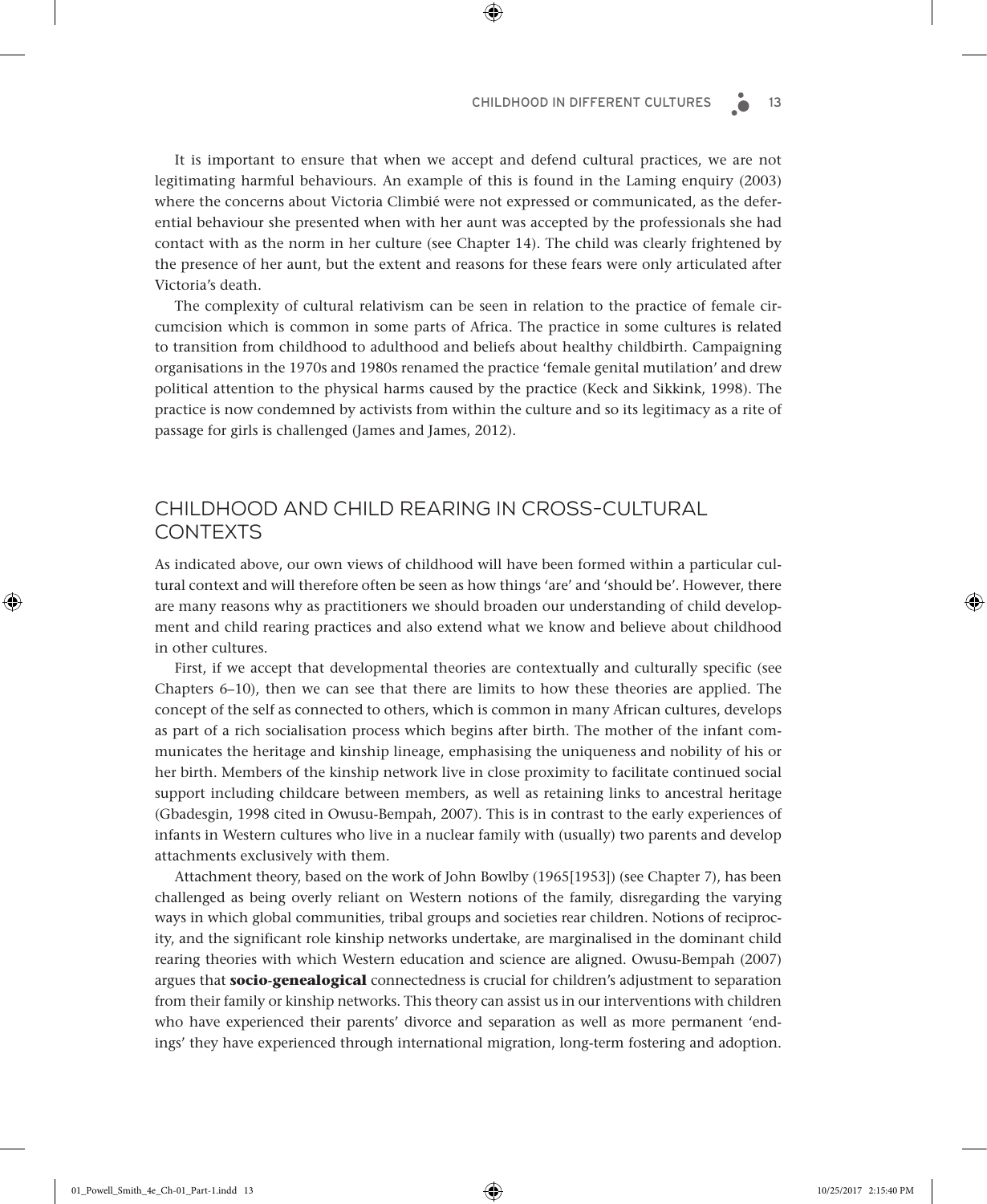Understanding that children need to have information and culturally rich experiences which respect their heritage and history is a relevant issue for children who may be brought up by carers who do not share their culture, and as such care givers and practitioners would need to ensure that children's environments and activities draw on multiple cultural experiences.

⊕

Second, ecological models of child development have supplemented more traditional theories of attachment and incorporate the notion of the child interacting with, and adapting to, the environment. Erikson's (1995) life stage development theory, for example, suggests that all children go through similar stages or sequences, and each culture has developed its own way of both monitoring and protecting children as they transit each stage. The ecological perspective (Bronfenbrenner, 1979) also suggests that culture and the environment are important factors to consider and development tasks are adapted to suit the environment in which children are reared. More recently, Owusu-Bempah (2007) suggests that child development relies as much on the environment and the nurturing that children receive as it does on the knowledge and understanding they have about their heritage, cultural origins and the sense of being connected to their genealogical roots (see Chapter 10).

Timimi (2009) illustrates the way in which Islamic cultural practices and traditions assist children through various stages of development. These stages have been linked to children developing an understanding of the importance of truthfulness and co-operation and the sophisticated cognitive abilities to discern, show respect and demonstrate social skills. Once these understandings are attained, the child is deemed ready to move to the next phase of development. Within this culture, Timimi points out, indulgent parenting in a social environment that is characterised by high acceptance, low pressure and low competitiveness encourages children to want to show respect to adults and to demonstrate obedience. This is in contrast to Western traditions of child rearing which often over emphasise the importance of individuality, independence and self-esteem in children.

Timimi (2009) maintains that non-Western societies welcome a range of childhood behaviours and more consensual and hierarchical interpersonal relationships. Children in these social systems are accepted just for being who they are, rather than what they may become, or in achieving certain developmental milestones. Although it is also important to consider that in many faiths, cultures and practices of child rearing the normality of heterosexuality predominates and so the gendered socialisation of children emphasises the reproduction of **normative** gendered behaviours (Kehily, 2009).

The third reason for examining child rearing and childhood in other cultures is that if we value one cultural perspective or approach to child rearing over another this inevitably leads to 'ethnocentrism' – the belief that one's own way of life is the only or superior way – and this precludes respect for and integration and/or adoption of traditional practices which have worked well in a range of circumstances and environments. In 1930 the anthropologist Margaret Mead published the findings of her study of the Manus people of New Guinea and suggested that modern societies could learn from the child rearing practices of this tribe:

the successful fashion in which each baby is efficiently adapted to its dangerous way of life is relevant to the problems which parents here must face as our mode of life becomes increasingly charged with possibilities of accident. (Mead, 1954: 13)

01\_Powell\_Smith\_4e\_Ch-01\_Part-1.indd 14 10/25/2017 2:15:40 PM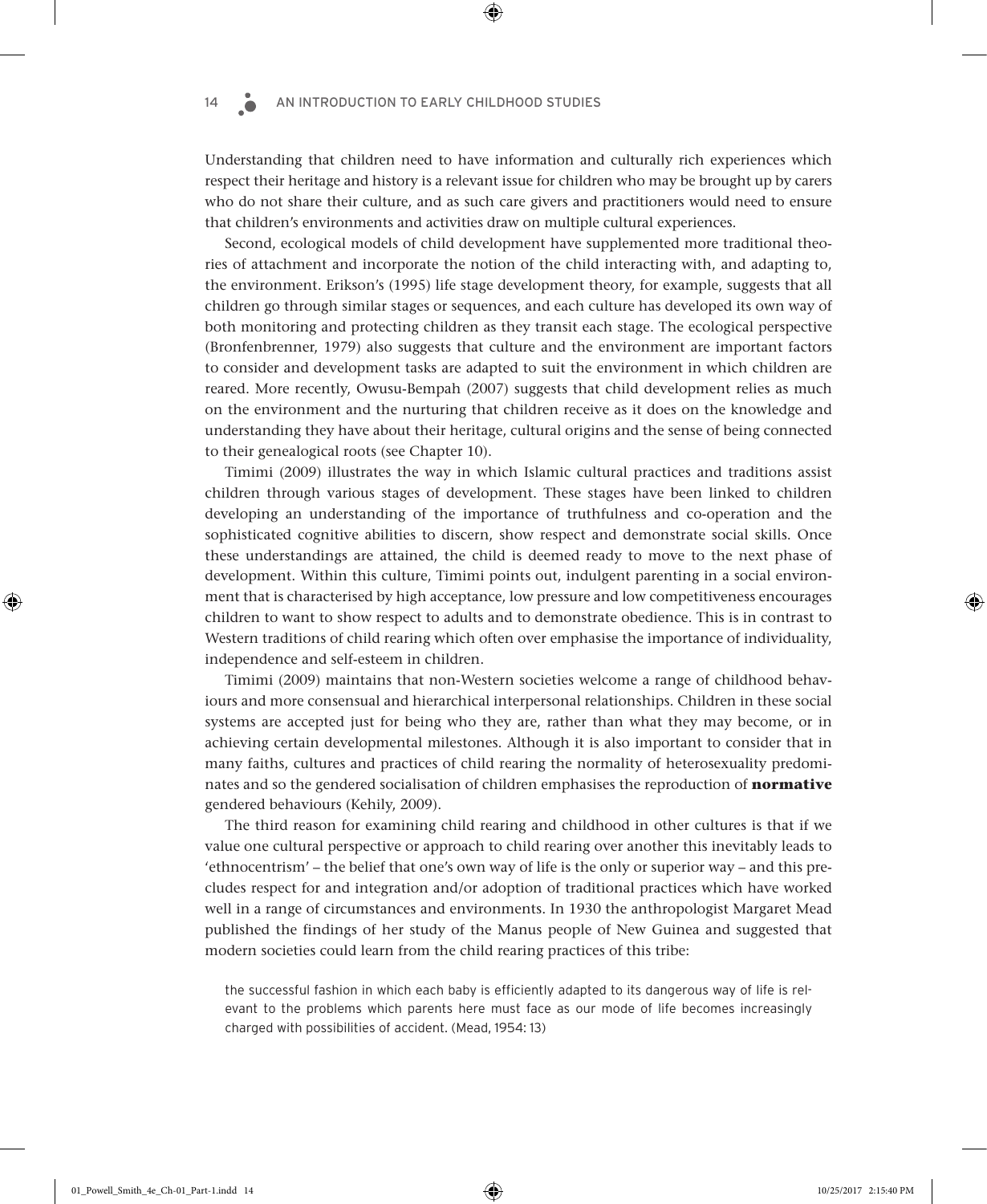#### CHILDHOOD IN DIFFERENT CULTURES 15

This leads to the fourth reason for challenging what we think of as 'taken for granted' knowledge. In many Western societies the family is generally defined through blood relations and it is this family which is morally and economically obliged to care for children. In many non-Western societies the notion of family is broader than blood relations, and includes reciprocity between kinship and extended family networks that have roles and responsibilities towards children and their siblings (see Chapter 4). Some social work interventions for children without parental care have been criticised for transposing Western models of childcare which marginalise and undermine traditional approaches to caring for children (EveryChild, 2012). Abebe and Aase (2007) discuss this in relation to the role of the extended family in caring for children whose parents have died from HIV/AIDS in Ethiopia. Child rearing practices in Ethiopia have long included the traditions of sending children to live with relatives distinguished as 'front line' who are blood relations and 'fictive kinships' defined as:

⊕

people who have no blood relationship with each other but have deliberately created social ties that would enable them to co-operate with each other during normal times as well as during periods of stress. (Abebe and Aase, 2007: 2060)

In the UK in recent years family placement work with children who cannot be looked after by their families has started to recognise the important role that wider familial networks play in supporting children and their parents in caring for children, drawing on these and other indigenous approaches found in Africa and New Zealand.

In order to embrace difference and diversity and benefit from the rich sources of knowledge and tradition it brings, we must at all costs resist drawing on our own experience of childhood and our child rearing as the solitary measure of comparison. Mead's work and the work of other anthropologists who study children and their social and cultural life in their own environments bring a wealth of insights to the differences and variations in childhood, family and community life in a global context. We know from the work of Mead that the Manus people looked after their children very well, preparing them for later life when they would be responsible for continuing traditions and practices.

However, what are we to make of children being trained for a harsh rural life and their exposure to the natural environment which Western traditions of child rearing would baulk at as dangerous and irresponsible? Mead (1954) reported that Manus children could eat when they liked, play when they liked and sleep when they saw fit. In a Western context this may be seen as neglectful behaviour on the part of the parents and children exposed to this regime would likely be subject to a battery of psychological tests to assess the immediate and long-term damage to them. It thus falls to practitioners to consider how these different approaches may be used to inform and shape our approach to working with and on behalf of children.

#### THE LOSS OF CHILDHOOD: WORK AND MIGRATION

In Western societies, the 'loss of childhood' is often used to describe the way in which children are denied a childhood as they have to assume adult responsibilities. The notion of the 'loss of childhood' is a term often applied to children who work and, as noted above, a Western

♠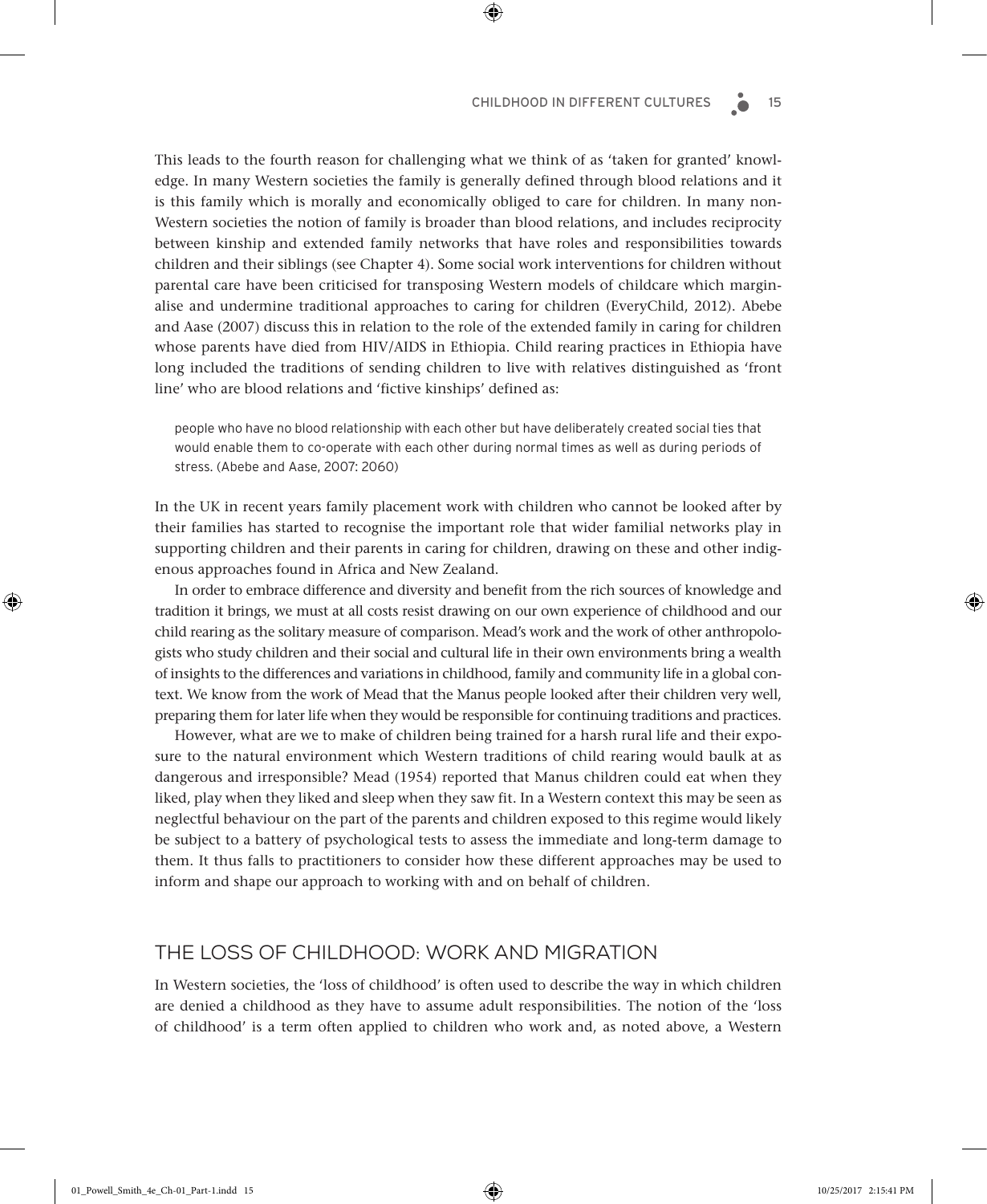ethnocentric perspective on child work has led to international calls for the abolition of child labour. However, the reasons for children working are often associated with structural factors and individual aspiration as well as culture and tradition and so global and national attempts to ban children from the workplace may do more harm than good.

⊕

Ethnographic research provides a broad cultural context for understanding childhood and children's agency (Nieuwenhuys, 1996; Manzo, 2005) and has informed research on child labour in developing countries and on child work and migration (Liebel, 2004; Hashim, 2006). These studies highlight the role of extended family networks in supporting children's migrations and desire to work. The longer term benefits of migration to children, their families and communities have also been evidenced. Children in Burkina Faso who left their village to work away from home for a year returned with new skills and were more respected by their elders. The migration was often seen by parents and the returning children as *rites de passage* (De Lange, 2005). Busza et al. (2004) found that children's own aspirations and hopes for a better future for themselves and their families were the primary reasons for them to migrate abroad for work. Children's migrations for work were facilitated by intermediaries and extended family members, who often advocated around payment issues and offered support during their migrations in general.

The intervention of states and their agents and attempts to prevent children from working have had negative impacts, for example: children's economic contribution to their family being reduced or removed; children being unable to pay for their education. Western ideals about childhood which inform these interventions neglect to consider the cultural differences which encourage children to make a contribution to their household and education. Western approaches which simply seek to remove children from the workplace and 'give them back their childhood' undermine the social action which children can and do engage in to address structural economic conditions including their bargaining with employers around several issues including working conditions and wages (Liebel, 2004).

## UNCRC AND CHILDREN'S RIGHTS

The UN Convention on the Rights of the Child (UNCRC) (UN, 1989) provides the framework for a minimum set of universal standards and entitlements for children and signatory countries agree to base their national legislation on these standards. The UNCRC recognises children as holders of rights, rather than being objects of international law (see Chapter 12). In relation to the focus adopted in this chapter, however, the UNCRC may be criticised on several counts.

First, many countries have used the UNCRC to measure progress in improving the life chances and opportunities for children (Twum-Danso, 2009). However, the UNCRC might actually undermine the expectations, aspirations and ambitions of children who can never hope to realise the idealised rights enshrined in the Convention. The monitoring committee (Committee on the Rights of the Child – CRC) is unable to report on the progress countries are making; developing countries simply do not have the resources to monitor progress and there is a lack of clarity in terms of which national government department is responsible for addressing any issues or

01\_Powell\_Smith\_4e\_Ch-01\_Part-1.indd 16 10/25/2017 2:15:41 PM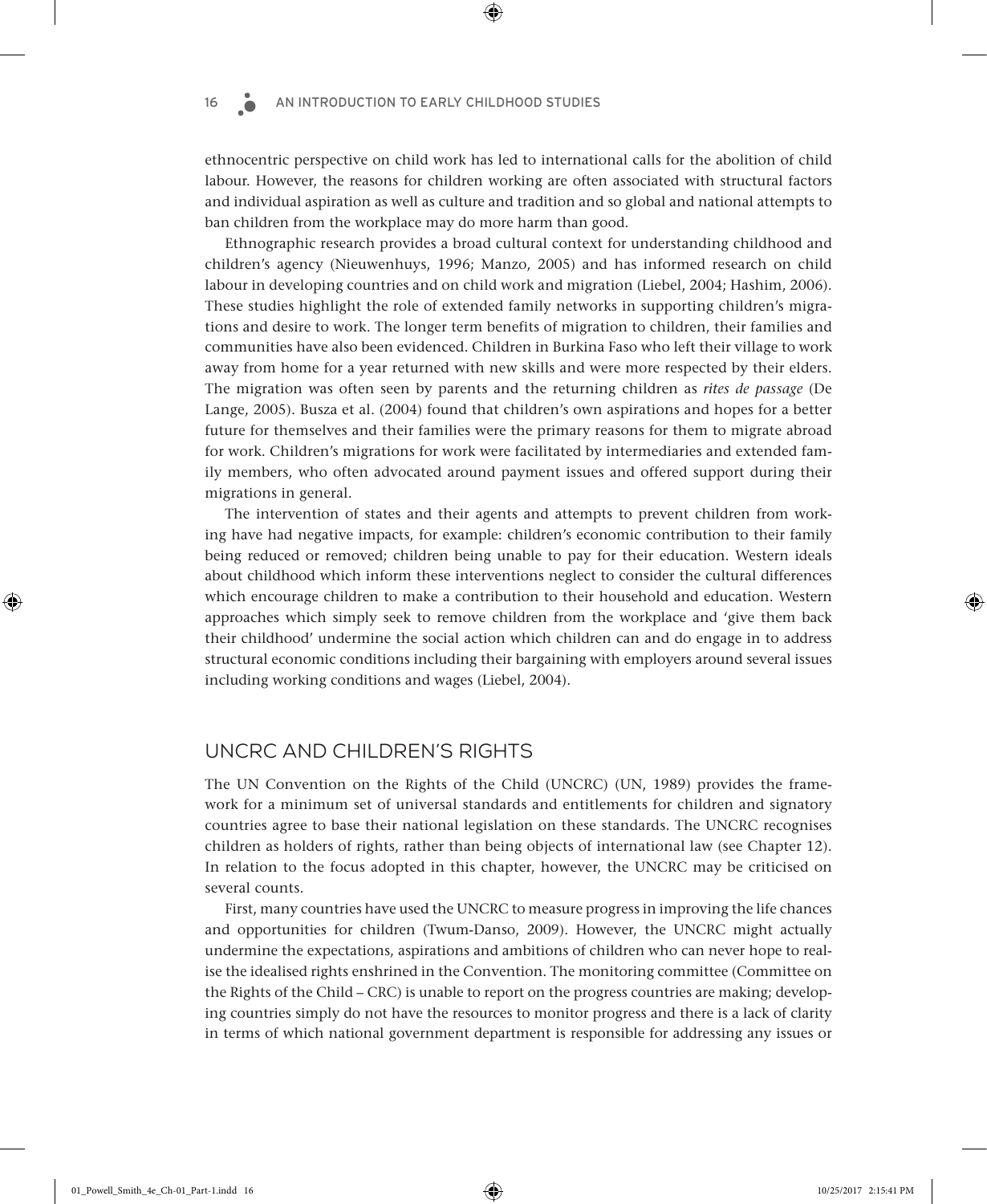challenges which are presented in countries' monitoring reports. The capacity of developing countries to invest in infrastructure services such as health and education is also compromised by the availability of national resources.

⊕

A view of children both as having rights but, because of their immaturity and innocence, of being incapable of exercising their rights, ensures that the UNCRC affords children protection as well as equal status with adults (Twum-Danso, 2009). For many children, the realisation of their rights and the Western idealised notions of childhood as a space of freedom, innocence and dependence remain outside their grasp. The situations of children in certain countries have worsened considerably in the last few decades and globally many children lack real economic and political power. Financial and structural interventions and programmes are generated though adult-centred concerns and force children into exploitative labour, while international conflicts, such as in Syria, Afghanistan and Iraq, expose them to poverty and dislocation.

The UNCRC and children's rights perspectives have also been criticised for ignoring the realities of children's lives where they are socio-economic actors. The dominance of developmental **discourses** which reproduce images of children and childhood as (being in) a state of dependence and immaturity simultaneously mutes the expressions of social action and participation which children demonstrate in the vast range of social institutions which cater to and for them. The UNCRC is individualised and based around entitlement and social justice and is not aligned with the sense of community reciprocity and responsibility which characterises child rearing and concepts of childhood in non-Western contexts (Kjørholt, 2007).

#### CONCLUSION

♠

This chapter has outlined key reasons why we should understand the differences children experience growing up in their cultures. Studying childhood in different cultures is pertinent given the various impacts of globalisation and the international migratory movements of people who bring with them cultures and traditional patterns of child rearing which are often in contrast to notions of what is accepted as normal in our own cultures. As this chapter has discussed, our understanding of childhood necessarily includes recognition that this is not a fixed, one dimensional phase of life which starts and ends with achieving a particular stage of development; these stages, while arguably universal, are also culturally and socially defined. Instead, we may talk of childhoods and childhood experiences, while also acknowledging that these are socially constructed.

Childhood can be a period of innocence and dependency but this is not the experience of all children and importantly nor should it be. Cultural and traditional beliefs systems which engender responsibility, reciprocity and self-discipline shape different childhoods and ensure the reproduction of culture and community cohesion strategies. Child rearing can take many forms and is defined and fostered through traditional practices and by drawing on a range of development theories, some of which are peculiar to a given culture or social group. The challenge for practitioners is to recognise and embrace these differences and the diversity they bring to childhood experiences.